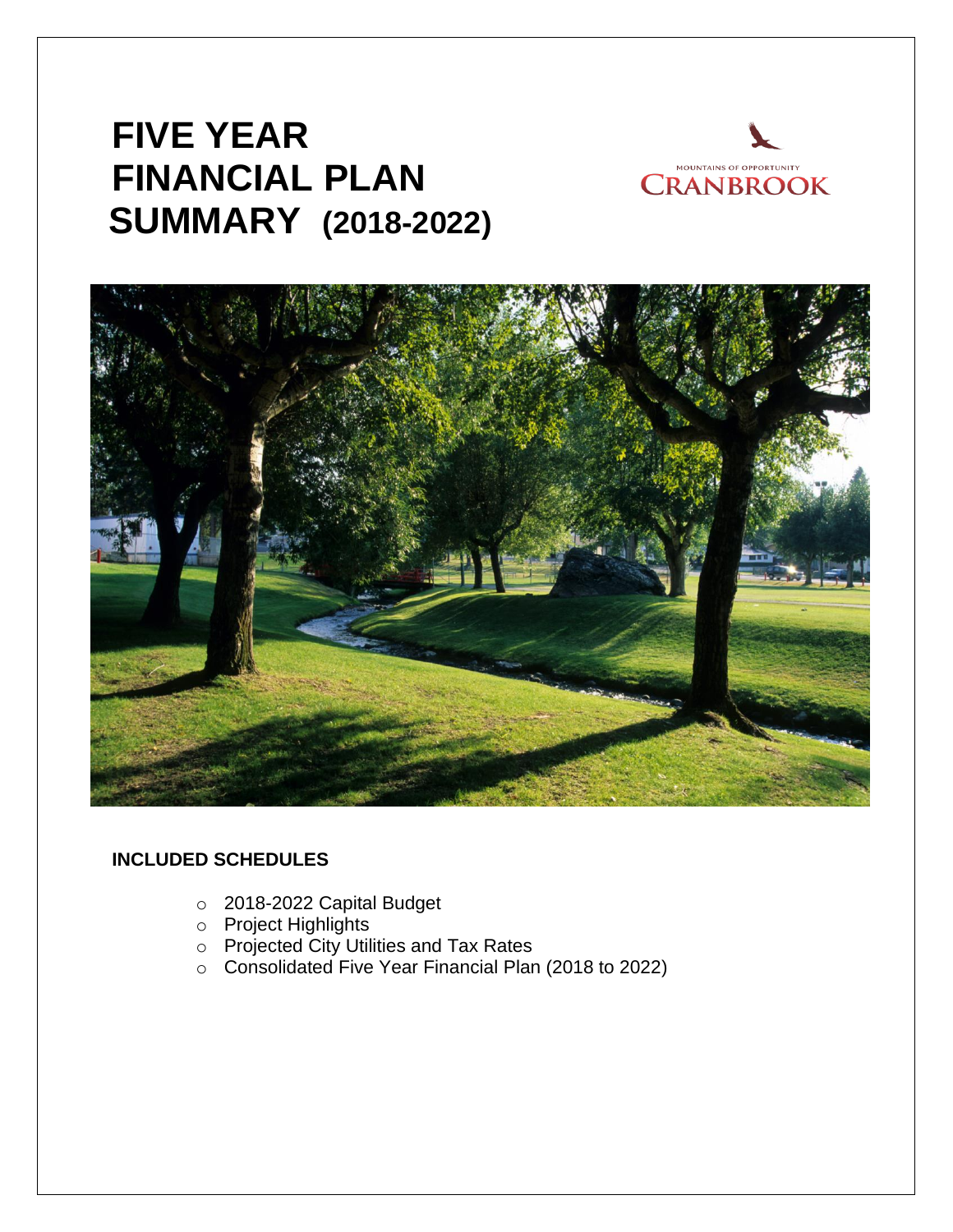## **Our Budget**

Cranbrook is a diverse community with complete urban services and economy that enjoys high standards of municipal programs. 2017 has proven to be a busy year for the City. The City provided operational excellence and investment in the local economy through projects such as:

- Unprecedented levels of road paving and patching as well as flood mitigation to prolong the lifespan of the roads,
- Sidewalk improvements,
- Snow removal during a record snowfall season,
- Idlewild Park development,
- Baker street and  $11<sup>th</sup>$  Avenue traffic light replacement,
- 311 real-time reporting application,
- New water and sewer services for over 80 properties,
- Final framework development and plans for Joseph Creek,
- Community vibrancy initiatives such as the "Cranbrook Fall Festival",
- Staff multidisciplinary development program,
- Intermodal concept plan,
- Wildlife education.

The 2018 budget will be achieved by aligning the priorities of our citizens, Council and Administration to ensure that citizens' needs are captured and beneficial; maximizing the benefits and values for the dollars we spend by prioritizing that spending to bring the best value for our investments; and to embrace innovation and manage risks by way of delivering better services.

With these guiding principles, this year's budget aims for operational excellence and building solid foundations for the following goals:

- Accommodating growth in urban-form and local-economy,
- Providing solutions for aging infrastructure such as road, water, storm and sanitary infrastructure,
- Operational improvements based on technology and innovation such as real-time infrastructure maintenance monitoring, and online approval services,
- Better connection between the City and our citizens such as 311 one-call, and the City website improvements,
- Investment in our staff to build capacity to deliver quality services and to provide a great workplace,
- Promotion of community vibrancy and recreational opportunities,
- Western Financial Place upgrades,
- Development of the City-wide cycle network,
- Flood and fire emergency management,
- Water quality.

Thanks to the work of the staff in all of the City Departments and Council, working together in a collaborative and coordinated manner, the priorities for 2018 are ranked based on the guiding principles aimed at maintaining and improving the quality of life for all residents.

David Kim P.Eng. Chief Administrative Officer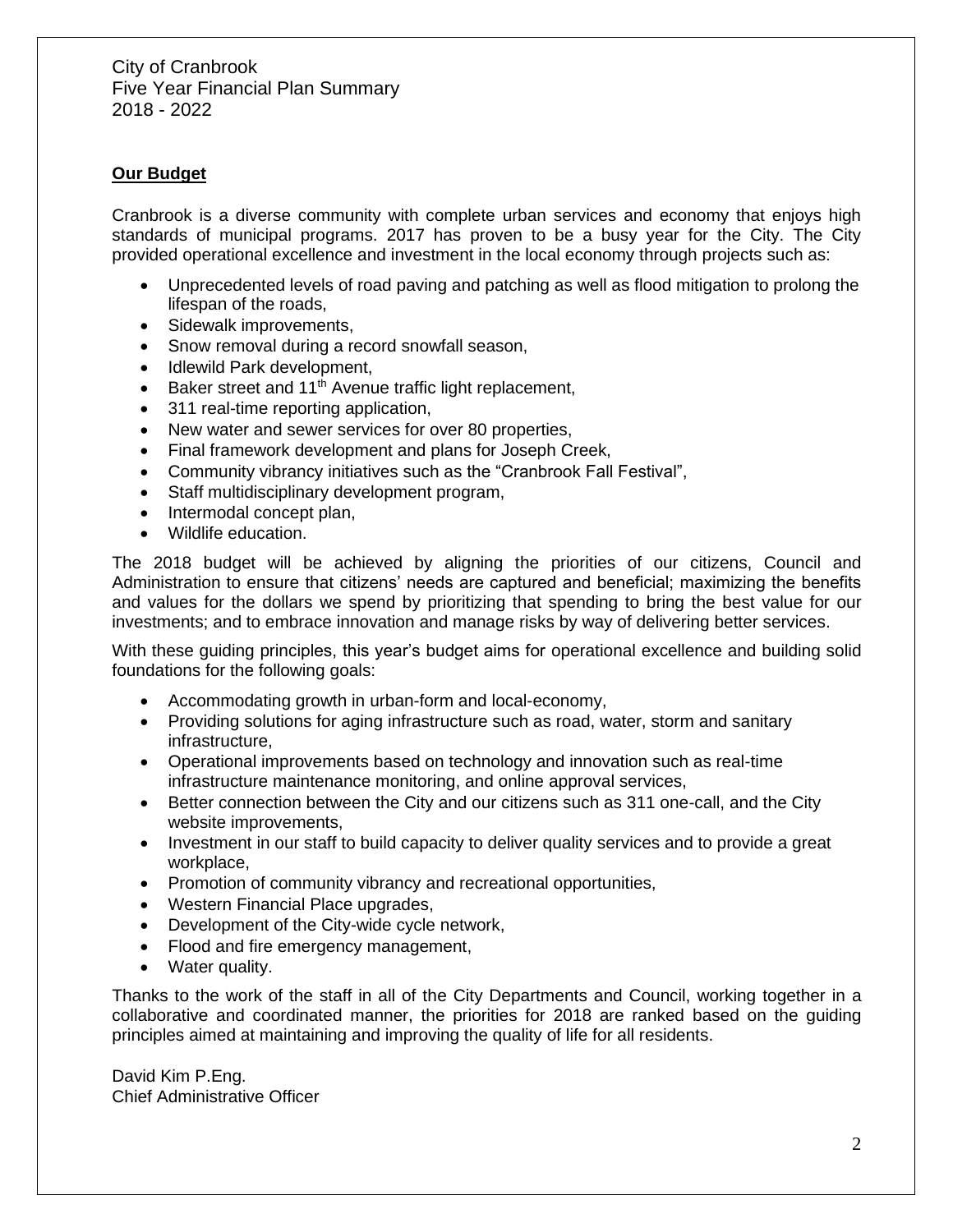### **Message from the CFO**

Each year, under Section 165 and 166 of the Community Charter, the City must develop a five year financial plan and undertake a public consultation process before the plan is adopted. On November 15, 2017, the City hosted a full-day budget meeting where department heads presented their proposed operating and capital budgets to Council. The public was invited to attend and to submit comments for Council's consideration.

The *Five Year Financial Plan Summary (2018 – 2022)*, which summarizes the five year financial plan was available for public consideration for two weeks starting on December 4, 2017, and written submissions were accepted until December 15, 2017 at 4:00 pm.

The plan is the accumulation of efforts by Administration to capture Council's objectives and priorities that include maintaining existing service levels, strategic addition of new services, continuing the momentum built around the road program while keeping the tax increase affordable.

Administration uses the prior year's tax levy to calculate the percent increase for the following year. The proposed plan results in an increase to the tax levy of 2.76% in 2018.

Operating budget increases have been maintained at 2%. Some budget areas are experiencing increases greater than this target, particularly utilities. Some of the increases in the unit cost of the commodity, specifically electricity, are being offset by savings in the quantity consumed. These savings were made possible through modifications to operating procedures as well as the completion of a number of capital energy efficiency projects in 2017.

The 1% Road Dedicated Tax continues through each of the five years of the plan. Each year the funds raised are put directly into the City's annual road program. Over the 5 years, this initiative will result in over \$12,500,000 being put towards the City's road infrastructure.

On November 7, 2016, Council adopted 2017 Capital Road Program Loan Authorization Bylaw No. 3862, 2016. The bylaw authorized the borrowing of \$10 million for the 2017 capital road program. The City will secure that financing in the Municipal Finance Authority of BC 2018 Spring Borrowing Session.

The proposed plan makes strategic use of reserves and surplus balances to fund new and necessary projects. In 2018, reserve balances will fund \$6.3 million of capital projects; surplus will fund \$3.3 million.

Charlotte ML Osborne, CPA, CGA Director, Finance Chief Financial Officer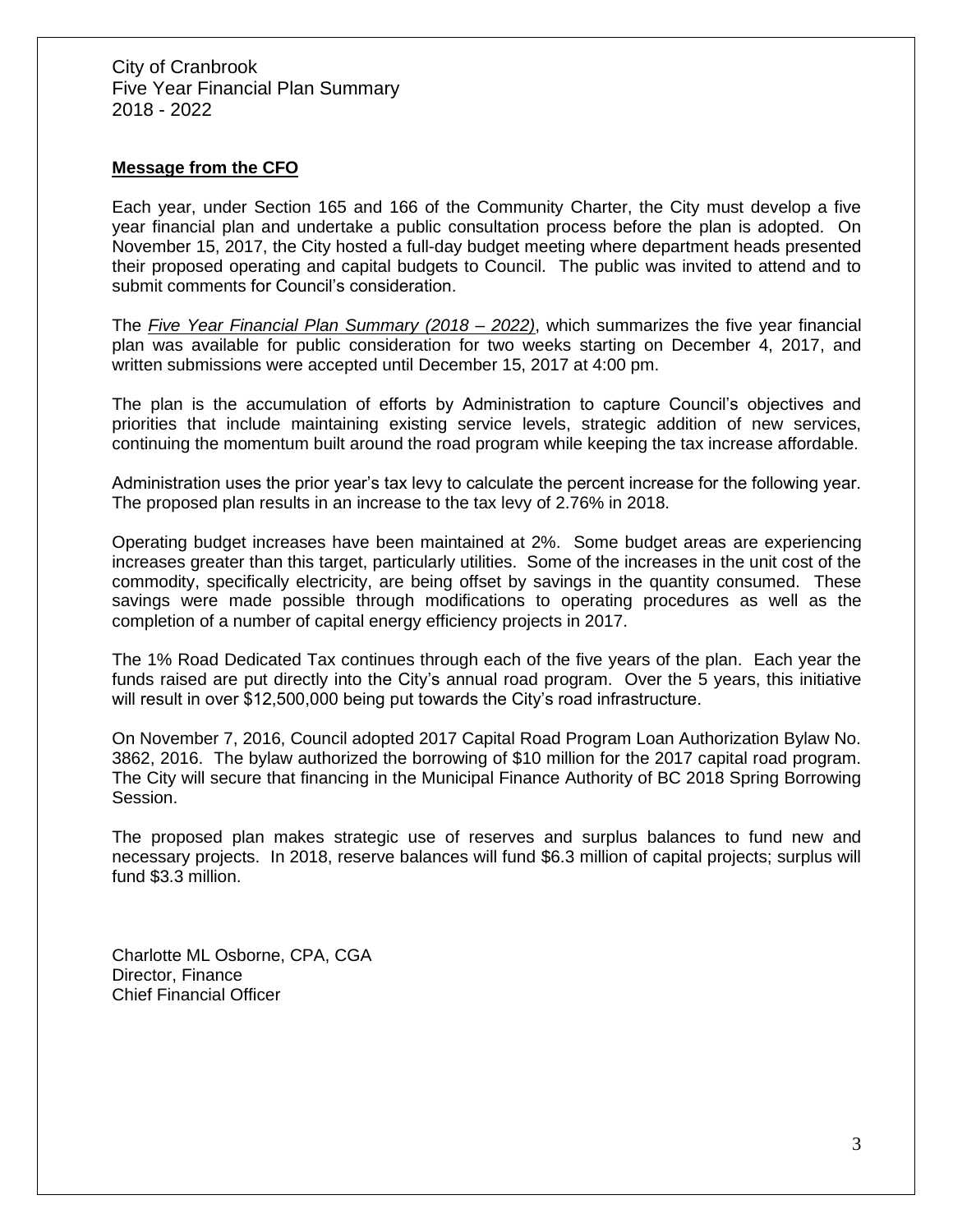## **Organizational Structure**

There are nine business portfolios within the City, each of which reports to the Chief Administrative Officer. They are:

- ❖ General Government Services
- ❖ Office of Innovation and Collaboration
- ❖ Finance
- ❖ Public Works
- ❖ Community Services
- ❖ Infrastructure Planning and Delivery
- ❖ Fire & Emergency Services
- ❖ Airport
- ❖ RCMP (through a contract)

The nine portfolios deliver a broad group of services, including:

- ❖ Infrastructure Planning, Maintenance, and Delivery
- ❖ Development Approvals and Planning
- ❖ Parks, Recreation and Culture
- ❖ Bylaw Enforcement
- ❖ Environmental Protection
- ❖ Fire Protection
- ❖ Policing
- ❖ Public Transit
- ❖ Financial Planning and Accounting
- ❖ Water and Sanitary Sewer Services
- ❖ Solid Waste Management
- ❖ Cemetery Operations
- ❖ Airport Operation and Maintenance

### **Financial Plan Process**

The 2018 – 2022 Five Year Financial Plan process began in the summer of 2017, with a series of meetings between the CAO, department heads, and City Council. Each Director developed a draft capital and operating plan based on the department's needs. These departmental priorities were then ranked collectively based on importance and alignment with Council's objectives. As a result, a corporate-wide priority list was developed, on which the 2018 to 2022 Five Year Financial Plan was based.

An all-day, public budget meeting was held on November 15, 2017. During the meeting each department made a presentation that included their 2017 highlights, 2018 work plan, and 2018 through 2022 capital projects. Council reviewed the budget information and directed staff to make adjustments where they felt better alignment with their objectives could be achieved.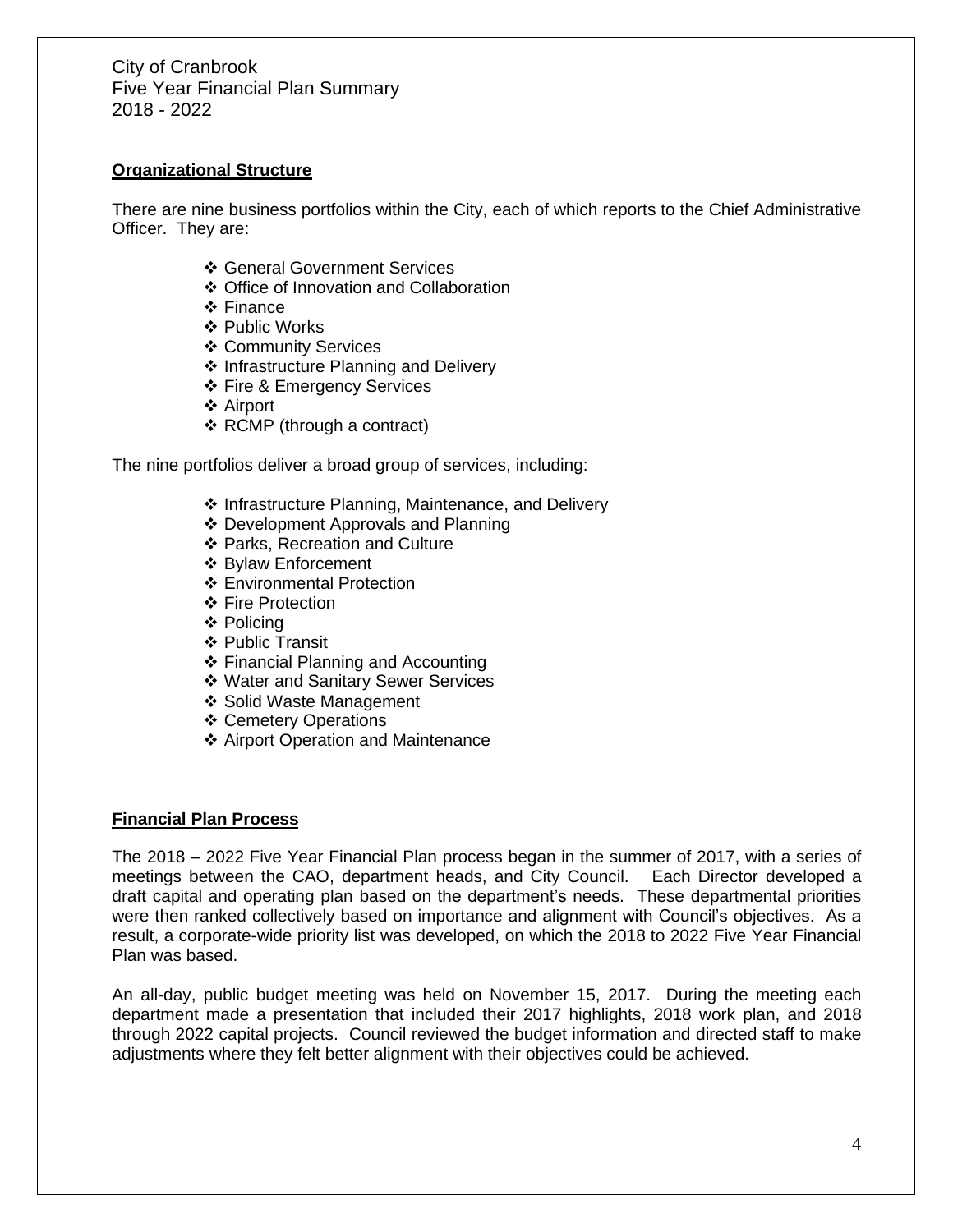The Five Year Financial Plan Summary for 2018 - 2022 was developed to provide the public with an opportunity to examine the results of the budget process.

On December 18, in an open Council meeting, City Council reviewed the results of the Public Consultation, and the 2018 to 2022 Five Year Financial Plan Bylaw was brought forward for three readings. On January 8, 2018, City of Cranbrook Bylaw 3919, 2017 was adopted. A budget amendment bylaw will be presented to Council in the spring of 2018, which will include any changes that may arise after the initial budget was adopted, as well as any projects included in the 2017 budget and not completed prior to year's end. In May, the 2018 Cranbrook Tax Rates Bylaw will be presented to Council for consideration.

### **Budget**

Each year, budget planning starts with a review of current and projected levels of city services. Adjustments are made for inflation or changes to contractual obligations. Departments review actual costs against budgets to determine if there are areas that require additional resources or costs can be reduced or eliminated while providing service levels.

In particular, the budget planning focuses on incremental changes from the previous year's operations. These changes might include increases due to new or expanded programs, decreases resulting from reduced or eliminated services, non-controllable cost increases, salary and employment benefit increases related to Collective Agreements and the removal or addition of one-time or recurring revenues and expenditures from the preceding year.

### **Property Taxes**

### **Service Levels**

The majority of the City's revenue is obtained through property taxes. When preparing the Budget, the City determines the amount of revenue required to provide all the desired municipal services. Staff then determines the amount of revenue the City can expect to receive from non-property tax sources such as fees and charges, federal and provincial government grants, etc. The difference between the budgeted expenditures and the other revenue represents the amount of property tax revenue the City must collect to provide the services to the levels prescribed by Council. When the cost of providing an existing service increases (e.g. through inflation, changes in statutory requirements or product cost increases), the City must either raise more revenue or reduce the level of service.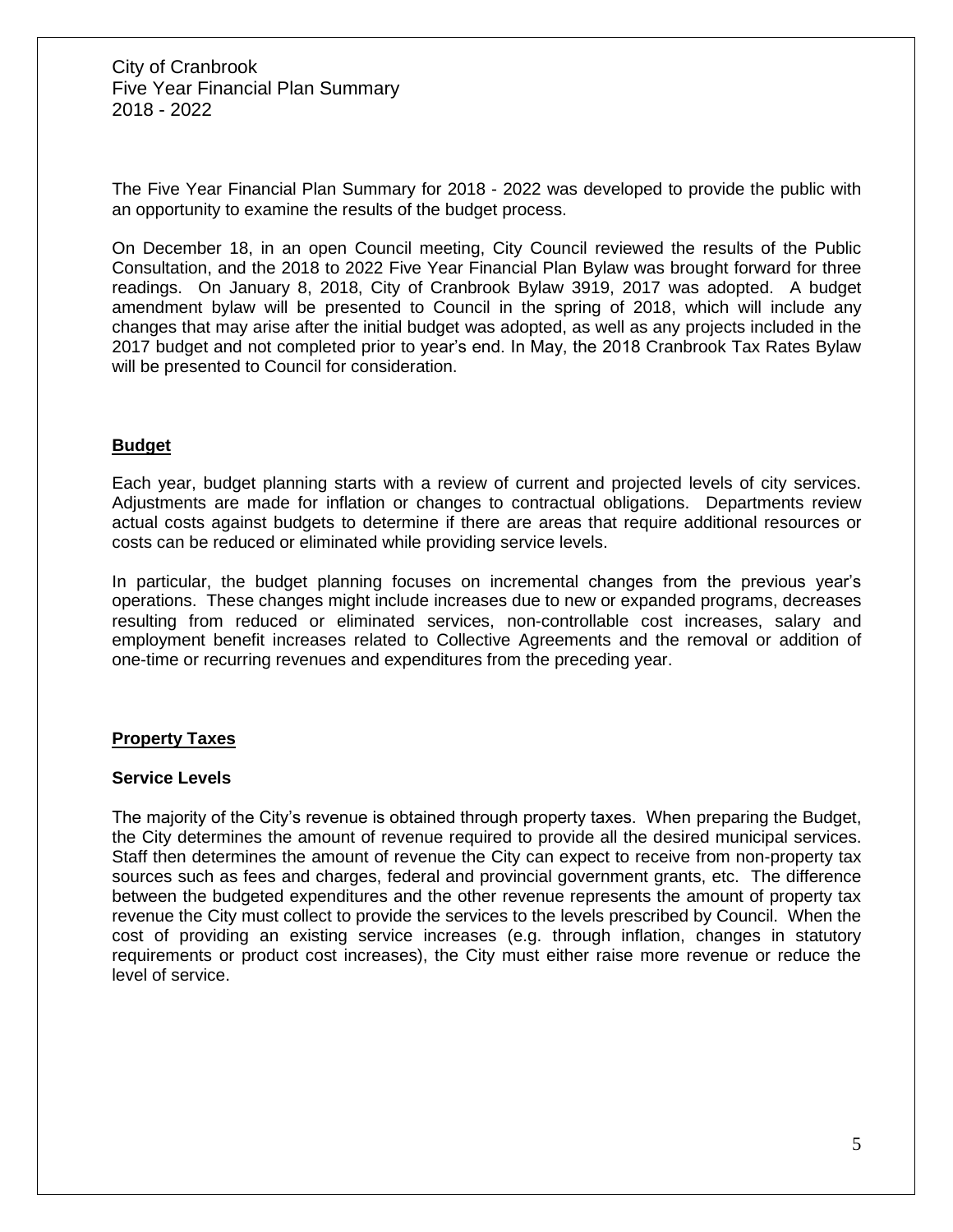## **The Tax Rate**

The City determines the "tax rate" (a charge per \$1,000 of assessed property value) by dividing the sum of the assessed property values in the City by the amount of property tax revenue that must be collected. The "tax rate" is simply a means of determining how much each individual property owner must pay to receive the package of services provided by the City. The rationale for this approach is that owners of larger properties pay more than owners of smaller properties, or that individuals owning larger homes, in general, have an ability to pay more than those in lesser valued properties. Consequently, the City calculates the tax rate each year based on the revenue the City must collect and the assessed values of all the properties in the City at that time. If the amount of property taxes required by the City increases and assessed values don't change, or they drop, the tax rate will go up. If assessed values go up, property tax rates may stay the same or increase marginally. The increase to the tax rate would depend on how much assessed values went up relative to how much more the City needed to collect in taxation revenue.

## **Taxation Levels**

Taxation revenue will be based on the service delivery levels approved by Council each year during the budget process. The 2018 to 2022 Five Year Financial Plan includes budgeted property tax revenues as follows:

Year Taxation Revenue (Levy)

 \$ 26,110,789 \$ 27,290,427 \$ 28,610,949 \$ 29,680,908 \$ 30,388,749



In 2018, the portion of revenue to be raised from taxation is 43% of total revenue. The proposed increase to the property tax levy, after non-market change (new construction) of \$120,000 is 1.76% in 2018 and 3.06% in 2019.

The Dedicated Road Improvement Tax that was introduced in 2010 will continue through all five years of the Financial Plan, meaning that an additional 1% property tax will be assessed annually and set aside for road work only. Thus, the projected general property tax increase for 2018 is 2.76% (4.06% in 2019). The 1% Dedicated Road Improvement Tax will fund over \$12 million of the \$28.7 million in capital road projects planned for 2018 through 2022.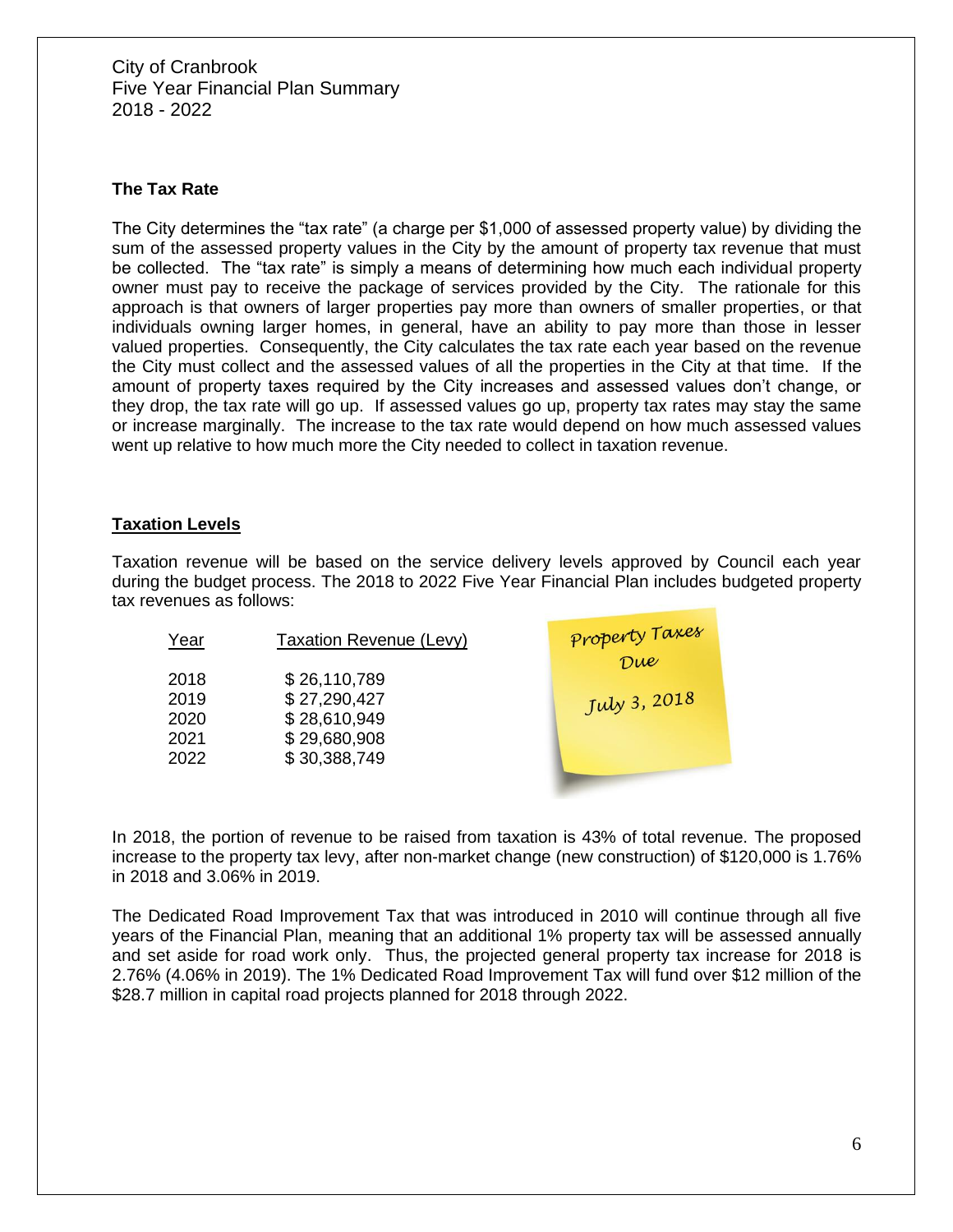## **Estimated impact of the 2018 tax increase**

The 2018 general municipal property tax increase for an average residential property in Cranbrook (excluding school and other non-City taxes) is projected to be 2.76% or \$56.

In 2017, the average assessed value for a residential property in Cranbrook was \$270,000 (\$269,000 in 2016). The projected municipal taxes for an average home will be about \$2,101 in 2018 before the Provincial Home Owner Grant. By comparison, in 2017 the average tax bill was \$2,045.



**\*** Estimated annual increase

Eligible residential property owners can apply for an annual home owner grant which is deducted from their total tax bill. The grant amounts are \$770 – basic; \$1,045 – senior/disability.

### **Distribution of Property Taxes**

As per Section 165(3.1) of the *Community Charter*, the distribution of general municipal property taxes among the classes is estimated to be (based on the 2017 distribution):

| Class |                           | 2018 |
|-------|---------------------------|------|
| 01    | Residential               | 1.00 |
| 02    | Utilities                 | 6.41 |
| 05    | Light Industry            | 2.72 |
| 06    | <b>Business and other</b> | 2.56 |
| 08    | <b>Rec/Non Profit</b>     | 2.49 |
| 09    | Farm                      | 2.81 |
|       |                           |      |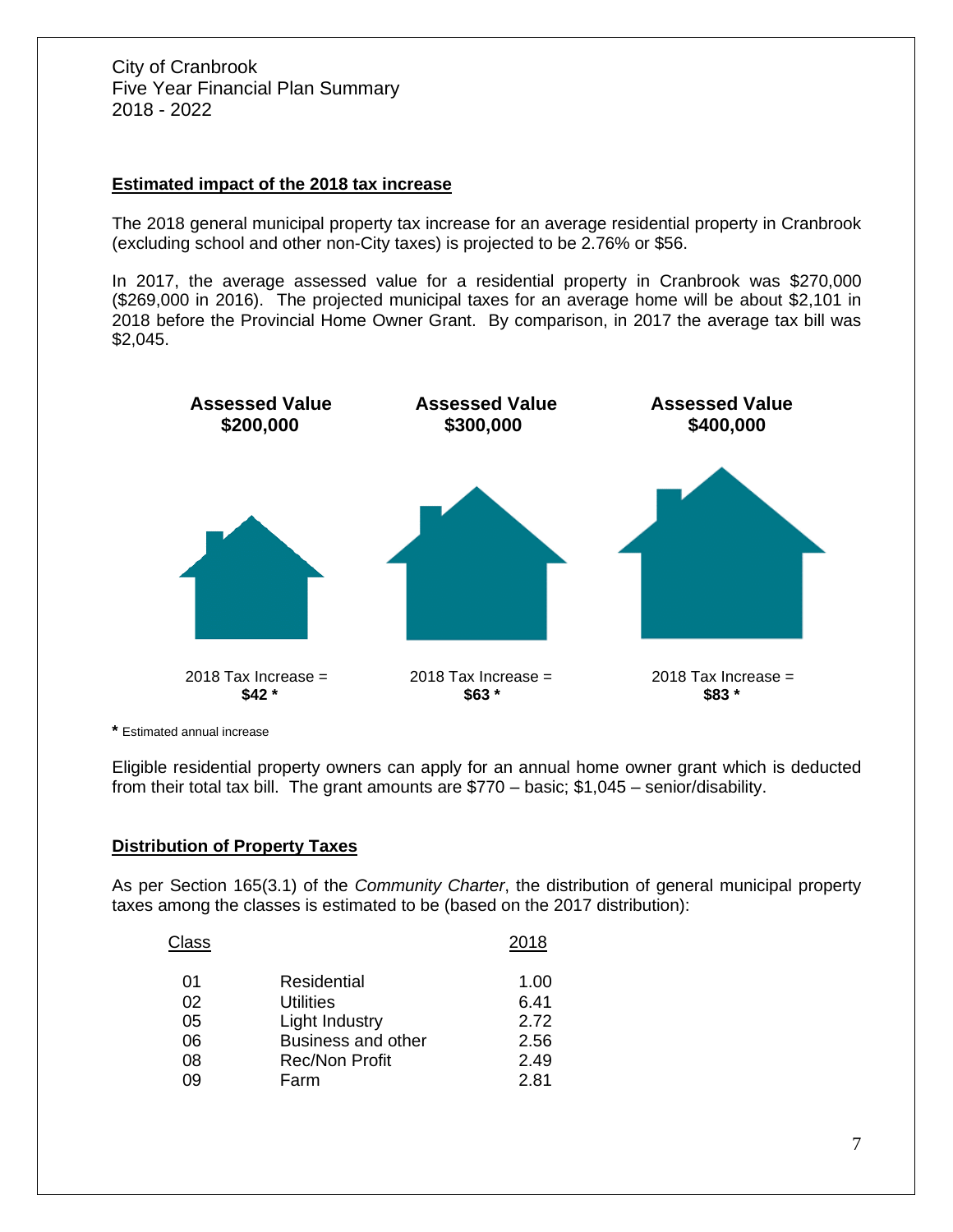## **Utility and Parcel Tax Rates**

The monthly utility fees for water, sewer, and solid waste are projected to be:

| Year | <b>Monthly Rate</b> | Revenue     |
|------|---------------------|-------------|
| 2018 | \$<br>59.50         | \$7,274,487 |
| 2019 | \$<br>59.50         | \$7,296,310 |
| 2020 | \$<br>59.50         | \$7,318,199 |
| 2021 | \$<br>59.50         | \$7,340,153 |
| 2022 | \$<br>59.50         | \$7,362,174 |

(2017 - \$59.50)

The annual parcel tax charge is projected to be:

|      | Rate per<br><b>Taxable Meter</b> |             | Annual charge to average     |
|------|----------------------------------|-------------|------------------------------|
| Year | Frontage                         | Revenue     | home (based on 15.25 m. lot) |
| 2018 | 14.00                            | \$2,474,648 | -214                         |
| 2019 | 14.00<br>S                       | \$2,479,598 | -214<br>\$                   |
| 2020 | 14.00<br>S                       | \$2,484,557 | -214<br>S                    |
| 2021 | S<br>14.00                       | \$2,489,526 | -214                         |
| 2022 | 14.00                            | \$2,494,505 | -214                         |

(2017 - \$13.00 per taxable m)

For an average home in Cranbrook, the projected 2018 utility and parcel tax fees will total \$928 (\$2.54 per day).

A 5% discount off the total annual utility bill will be provided to those property owners who pay in full before the end of February each year.

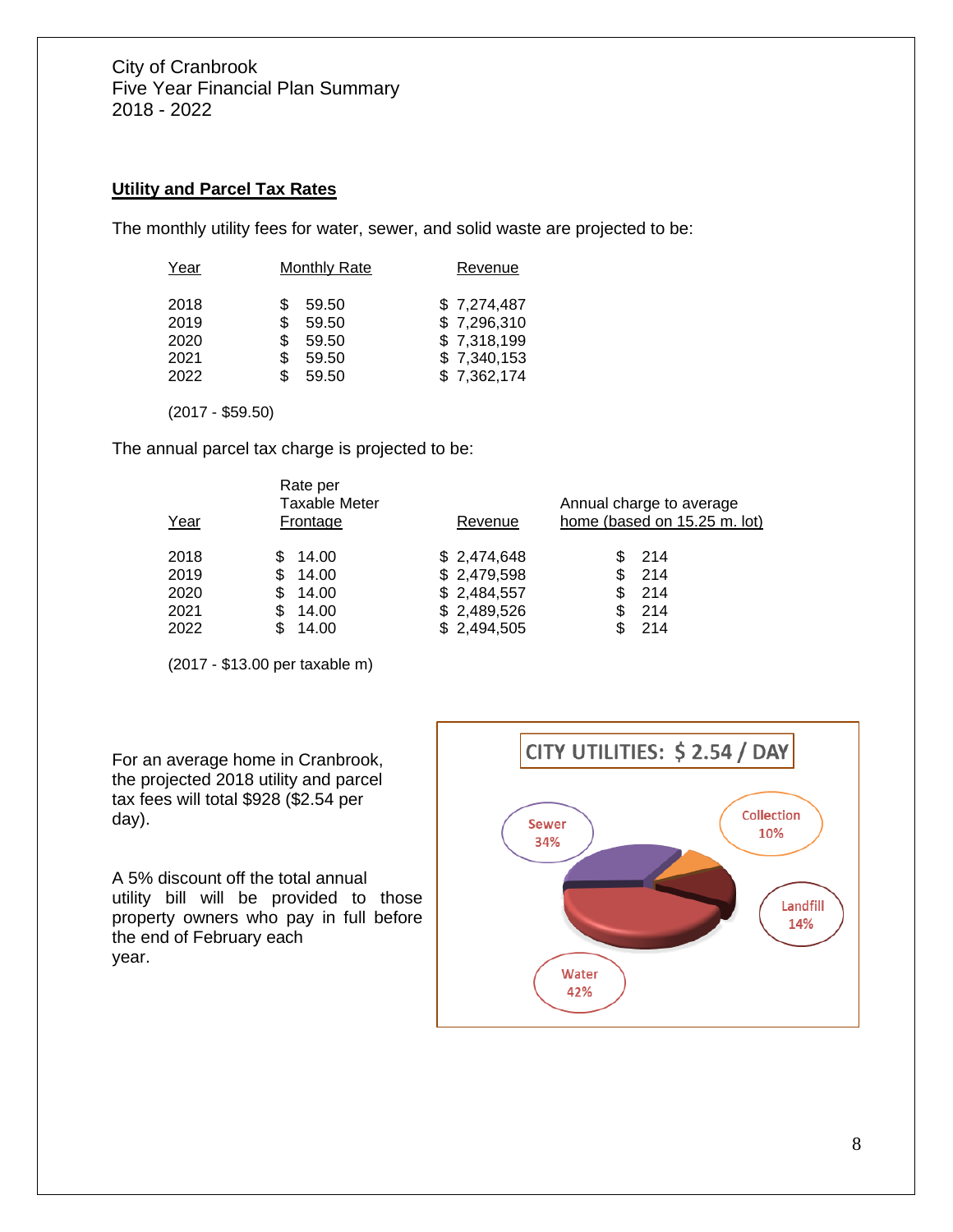## **Capital Projects**

The amounts designated for municipal capital expenditures over the next five years are:

## **By Department:**

|                                    | 2018       | 2019      | 2020       | 2021      | 2022       |
|------------------------------------|------------|-----------|------------|-----------|------------|
|                                    |            |           |            |           |            |
| <b>General Government Services</b> | 651,715    | 75,000    | 15,000     | 15,000    | 15,000     |
| <b>Protective Services</b>         | 1,399,750  | 1,597,000 | 299,000    | 262,000   | 40,000     |
| Infrastructure Planning & Delivery | 6,508,446  | 3,515,821 | 3,993,584  | 4,289,550 | 4,586,212  |
| <b>Public Works</b>                | 2,026,860  | 544,500   | 1,485,333  | 669,000   | 833,000    |
| <b>Recreation &amp; Culture</b>    | 4,281,857  | 1,236,000 | 965,000    | 823,000   | 2,425,000  |
| ∣Water Fund                        | 2,154,807  | 700,000   | 869,334    | 810,000   | 29,580,000 |
| <b>Sewer Fund</b>                  | 1,522,867  | 815,000   | 6,805,333  | 560,000   | 560,000    |
| <b>Solid Waste Fund</b>            |            |           |            | 1,000,000 | 280,000    |
| Airport Fund                       | 1,414,461  | 55,000    | 615,000    | 1,435,000 |            |
|                                    |            |           |            |           |            |
| <b>Total Capital Budget</b>        | 19,960,763 | 8,538,321 | 15,047,584 | 9,863,550 | 38,319,212 |

## **By Funding Source:**

|                                   | 2018       | 2019      | 2020       | 2021           | 2022       |
|-----------------------------------|------------|-----------|------------|----------------|------------|
|                                   |            |           |            |                |            |
| <b>Revenue</b>                    | 3,815,352  | 3,729,821 | 4,545,584  | 5,495,050      | 4,934,212  |
| Surplus                           | 3,327,304  | 530,000   | 250,000    |                |            |
| Borrowing                         | 4,998,137  | 1,400,000 | 1,964,000  | $\blacksquare$ | 11,000,000 |
| Reserves                          | 6,338,970  | 2,863,616 | 3,744,000  | 3,387,488      | 2,385,000  |
| <b>Grants &amp; Contributions</b> | 1,481,000  | 14,884    | 4,544,000  | 981,012        | 20,000,000 |
|                                   |            |           |            |                |            |
| <b>Total Capital Budget</b>       | 19,960,763 | 8,538,321 | 15,047,584 | 9,863,550      | 38,319,212 |

## **Significant Capital Projects**

Significant capital projects being budgeted in 2018 include:

- \$ 8,622,989 Capital Roads Program
- \$ 3,000,000 Western Financial Place Roof Replacement
- \$ 1,380,000 Road Rehabilitation Equipment
- \$ 795,453 Idlewild Park Rehabilitation<br>\$ 690,000 Fire Engine Replacement
- \$ 690,000 Fire Engine Replacement<br>\$ 630,918 Local Drainage Repairs<br>\$ 500,000 Land Acquisition
- **Local Drainage Repairs**
- \$ 500,000 Land Acquisition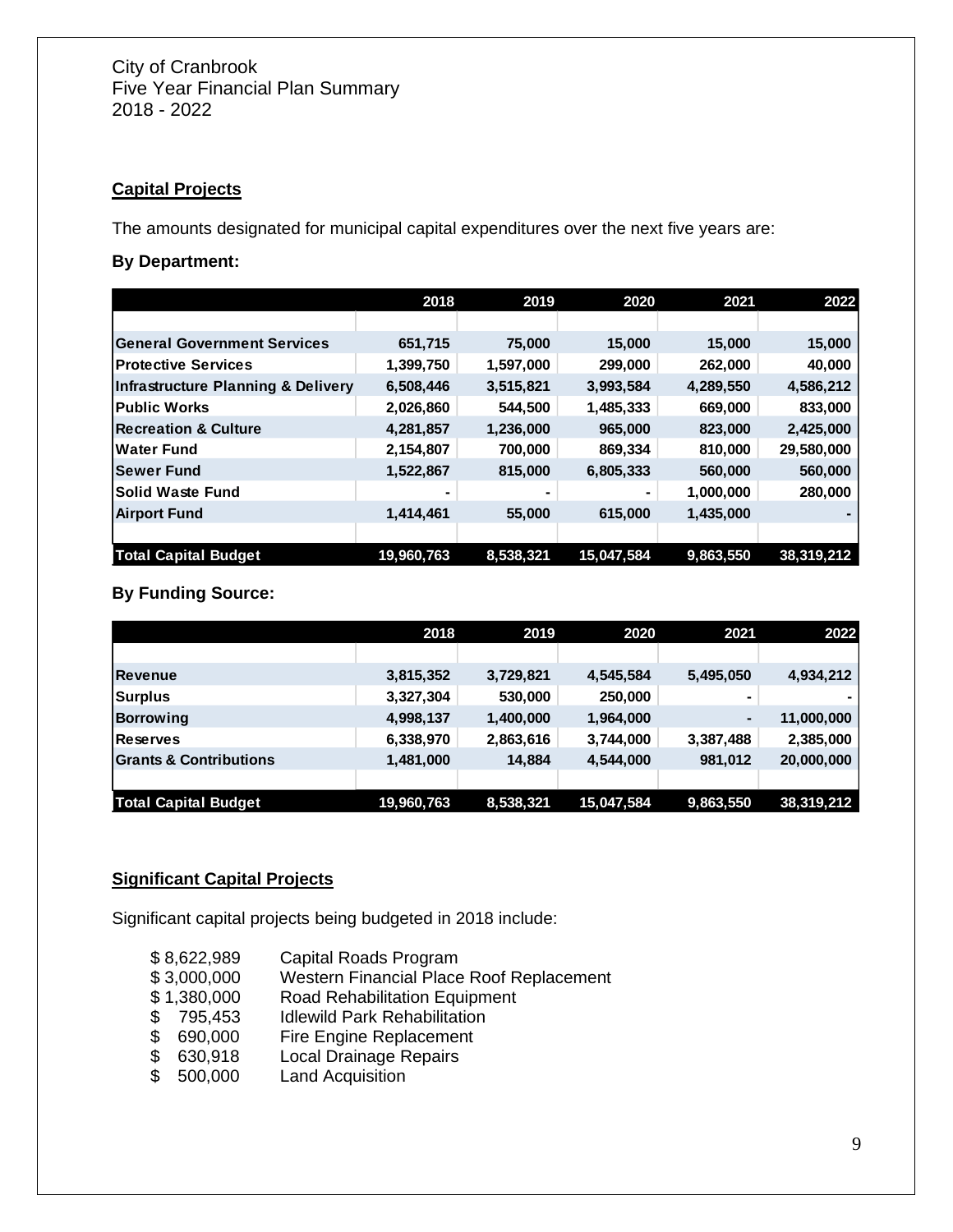## **Road Program**

In 2017, City Council committed to significantly expand the capital roads program by borrowing \$10 million to be used for the replacement of priority road surfaces and underlying water and sewer infrastructure. Extensive road resurfacing and rehabilitation will continue throughout all five years of the plan, with a total budget of \$28,718,156 allocated for capital roads projects.

The funding breakdown for the 2018 capital roads program is:

| <b>Taxation and Utility Fees</b> | \$1,100,000             |
|----------------------------------|-------------------------|
| 1% Road Improvement Tax          | \$1,969,852             |
| Municipal Infrastructure Reserve | \$1,205,000             |
| <b>Recapitalization Reserve</b>  | 40,000<br>$\mathcal{S}$ |
| <b>Borrowing</b>                 | \$4,308,137             |
| Total 2018 Program               | \$8,622,989             |

Details of the 2018 preliminary road improvement program, pending firm construction pricing and other considerations, will be published at a later date.

## **Transfers to Reserves**

Reserves and reserve funds receive annual contributions from the operating budget to assist with creating a solid financial position to support the City's future cash requirements. Budgeted transfers to reserve funds in 2018 amount to \$4,188,816. Some of the larger deposits include:

- \$ 1,946,345 Recapitalization reserves for municipal capital assets
- \$ 928,753 Federal gas tax transfer to fund eligible projects
- \$ 694,973 Airport Improvement Fees
- \$ 115,000 Building reserve
- \$ 62,500 Carbon Offset Reserve to support carbon emissions reduction

## **Western Financial Place**

The City took over operation of the recreation complex in March, 2007. In 2012, the building was renamed Western Financial Place (WFP), after a naming rights agreement was reached with Western Financial Group. Projected revenues in 2018 from WFP, including pool operations, are \$932,000. Operating expenses, including the curling rink, are estimated to be \$3,075,041 before debt payments of \$1,619,440.

Several capital projects, including conversion of the arena lights to LED, curling club renovations, and a new DDC system at WFP were undertaken in 2017. In 2018 the roof will be replaced and the pool underwater lighting will be upgraded.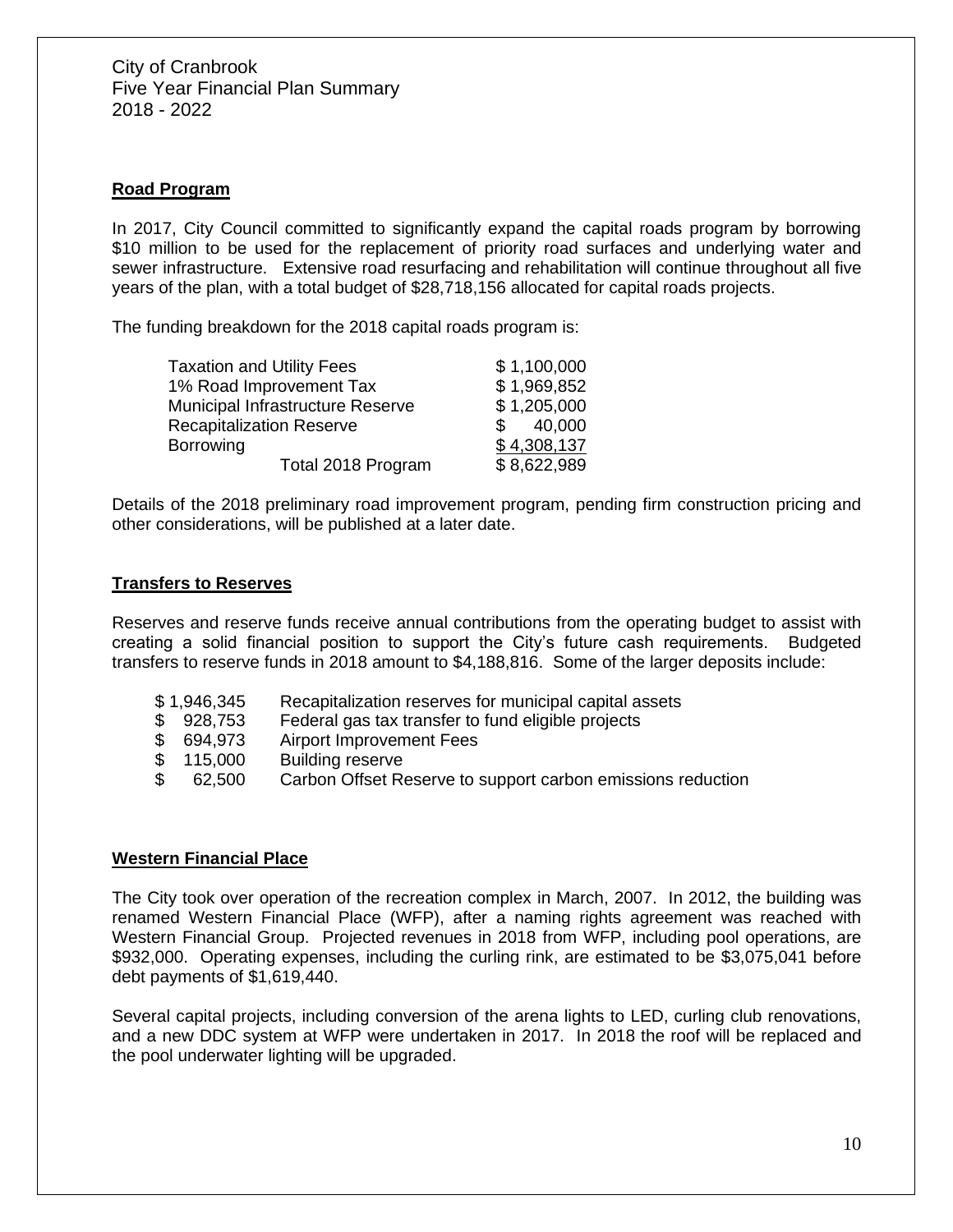

## **Regional Landfill**

The annual payment to the RDEK for the regional landfill fee is budgeted to be \$1,650,000 in the years 2018 through 2022.

## **Financial Support to Community Organizations**

Recognizing the benefits provided by the efforts of not-for-profit organizations and service groups, City Council has approved grant funding and fees for services to 26 organizations in 2018. These organizations include the Cranbrook Public Library, Key City Theatre, Chamber of Commerce, Cranbrook History Centre, Cranbrook Search & Rescue, and Cranbrook Curling Club. In 2018, the funding is budgeted to be \$1,056,721.

In addition, City Council has approved permissive tax exemptions to not-for-profit organizations in 2018 in the estimated amount of \$242,966. Permissive exemptions are at Council's discretion and must be applied for each year.

### **Public Transit**

In partnership with BC Transit, the City provides public transit to the residents of Cranbrook. In 2017, the City welcomed two new thirty foot mediumduty buses to its fleet. The buses are more efficient and provide better access to customers.

The costs associated with conventional and custom transit are shared with the Province. The City's share for 2018 is budgeted at \$747,360 net of revenue.

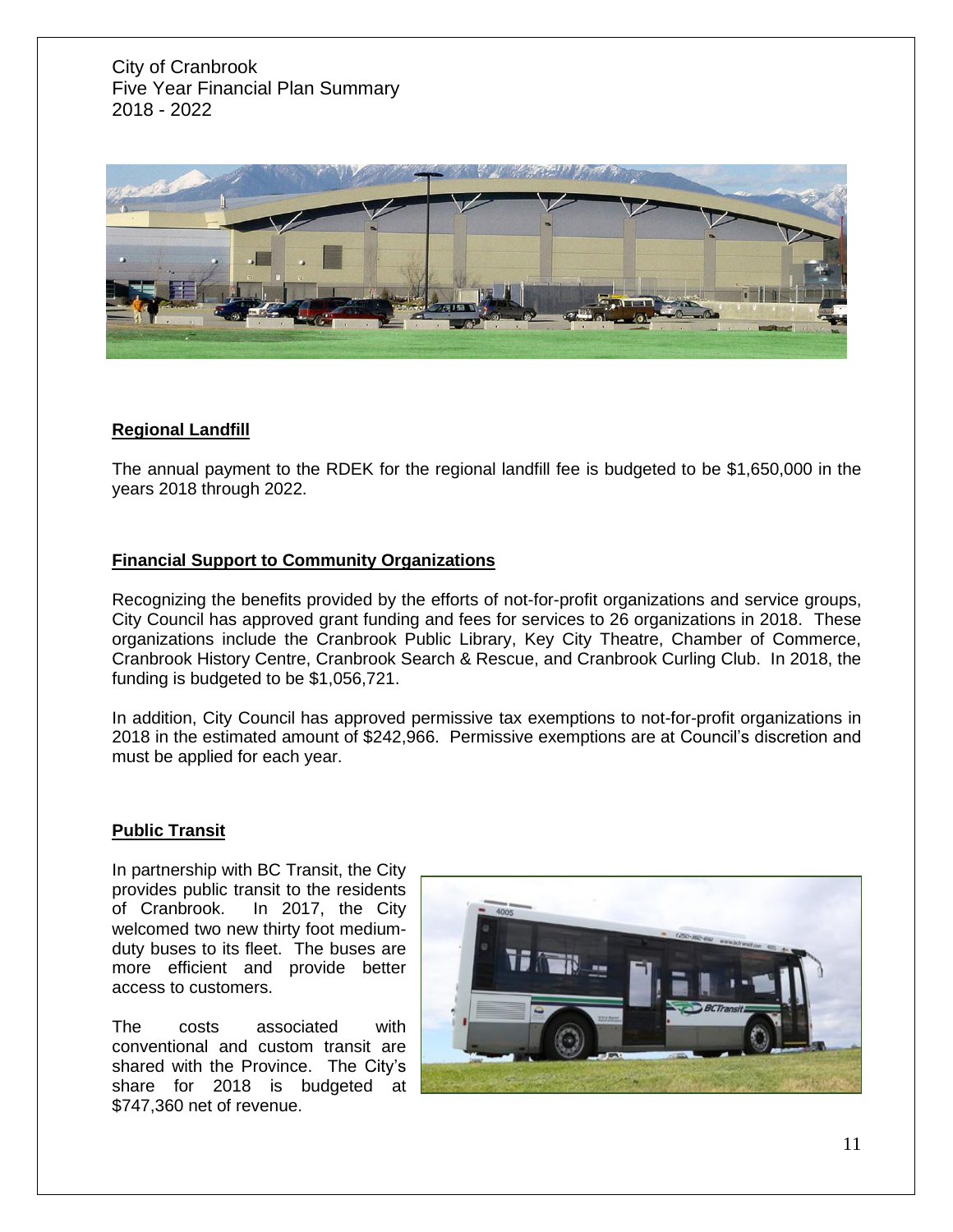## **RCMP**

The City has a contract with the RCMP to provide police services for the City. The 2018 contract for 26 Officers is budgeted at \$4,504,587 (2017 - \$4,393,125). Separate from the policing contract, the City has budgeted over \$472,000 in 2018 for necessary building and security upgrades at the detachment.

### **Amortization of Capital Assets**

Effective in 2009, the Public Sector accounting rules required all local governments to begin amortizing (depreciating) tangible assets over their useful life. The City's amortization charge for 2018 has been budgeted at \$7,000,000 and has been included in the Financial Plan.

#### **Borrowing**

Over the five-year period 2018 to 2022, the City plans to borrow approximately \$25,054,000 for various capital projects as follows:

| <b>Capital Project:</b>                                                                                      | Year | *<br>Amount  | Annual<br><b>Payment</b><br>Term |
|--------------------------------------------------------------------------------------------------------------|------|--------------|----------------------------------|
| Capital Road Program (incl. underlying water and sewer<br>infrastructure)                                    | 2018 | 10,000,000   | 695,497<br>20 years              |
| Fire Engine                                                                                                  | 2018 | 690,000      | 5 years 144,478                  |
| Transfer Pipeline - Phase II                                                                                 | 2019 | 1,750,000    | 123,752<br>20 years              |
| Fire Ladder Truck                                                                                            | 2020 | 1,400,000    | 5 years<br>293,145               |
| <b>Bush Truck - Fire Services</b>                                                                            | 2021 | 214.000      | 44,809<br>5 years                |
| Water Treatment Plant & Distribution                                                                         | 2022 | 11,000,000   | 739,373<br>20 years              |
|                                                                                                              |      | \$25,054,000 |                                  |
| * MFA Fees of 1% will be applied to each debt issue.<br>* Assumed Interest rate of 3.35% - reviewed with MFA |      |              |                                  |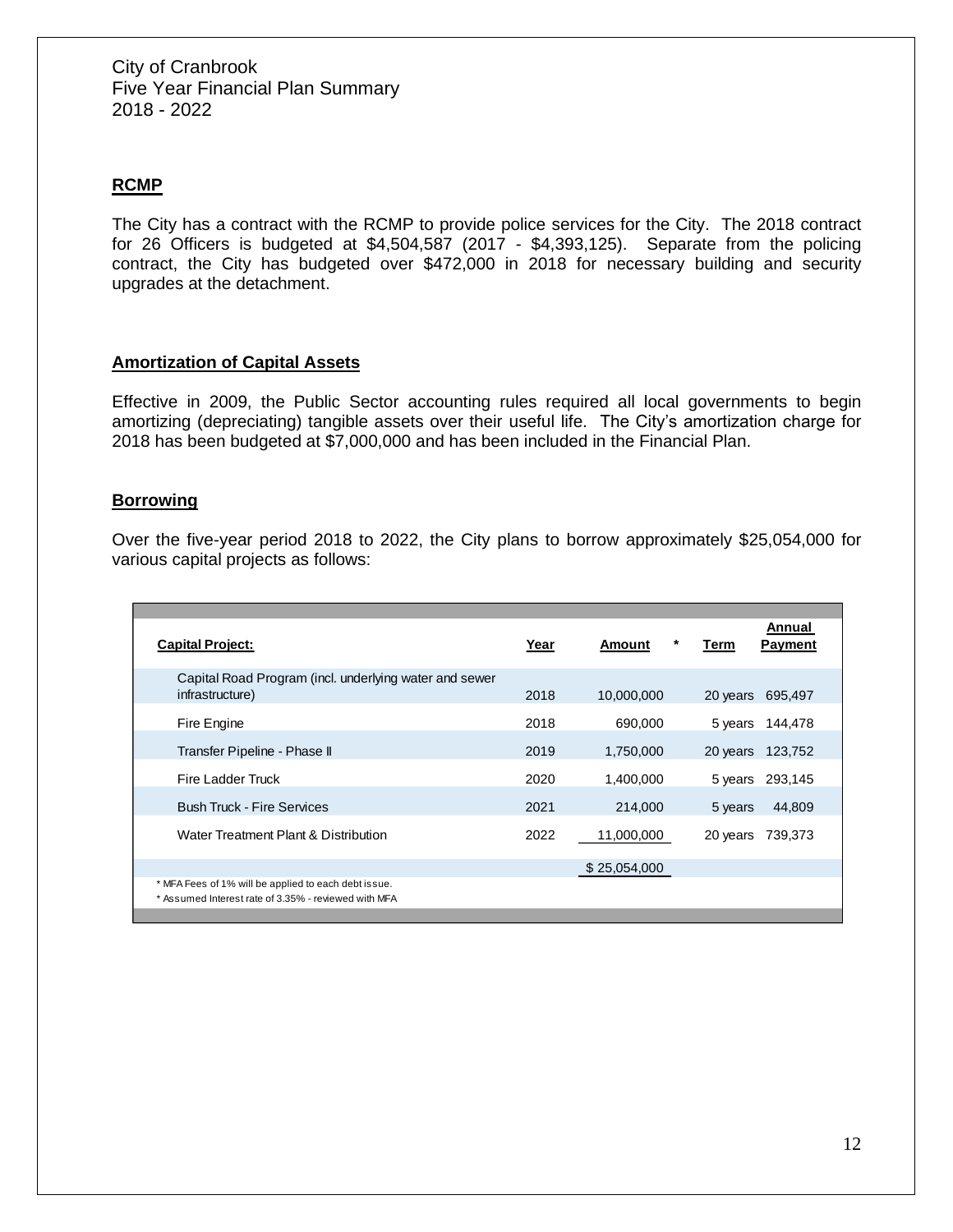## **Salaries and Wages**

Negotiations between the City and CUPE 2090 for a new Collective Agreement to take effect March 1, 2017 are underway. Until the new Agreement is finalized, the previous Agreement continues to apply.

Exempt staff salaries will be reviewed based on performance results during each year.

The City's Collective Agreement with Cranbrook Fire Fighters Local 1253 is in effect from January 1, 2015 to December 31, 2019.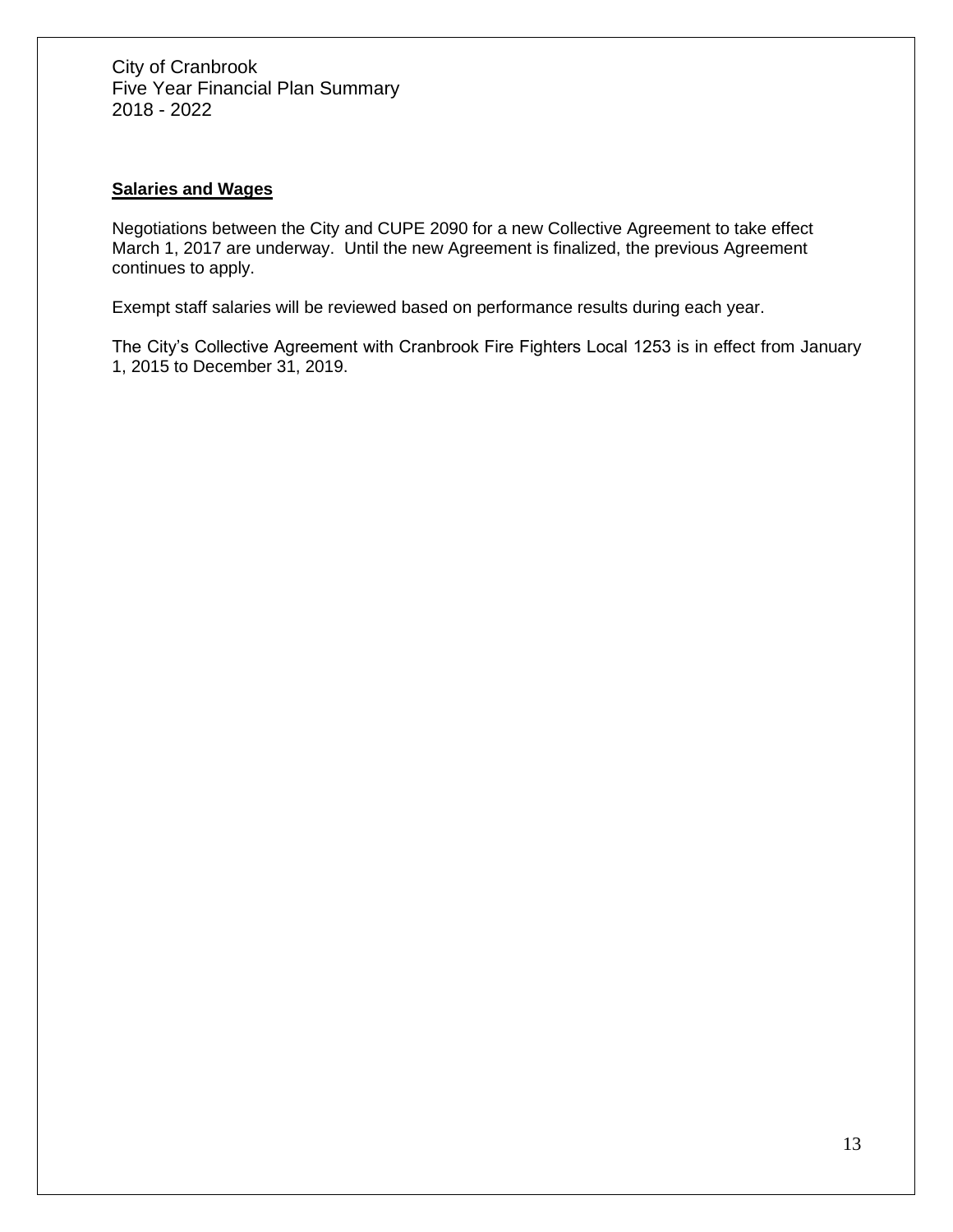$\Gamma$ 

| <b>CORPORATION CITY OF CRANBROOK</b>                     |               |               |                |                |                |  |
|----------------------------------------------------------|---------------|---------------|----------------|----------------|----------------|--|
| FIVE YEAR FINANCIAL PLAN (2018 TO 2022) BYLAW 3919, 2017 |               |               |                |                |                |  |
| <b>SCHEDULE A</b>                                        |               |               |                |                |                |  |
|                                                          | 2018          | 2019          | 2020           | 2021           | 2022           |  |
| <b>REVENUE:</b>                                          |               |               |                |                |                |  |
| <b>Municipal Property Taxes</b>                          | $-26,416,585$ | $-27,596,223$ | $-28,916,745$  | $-29,986,704$  | $-30,694,545$  |  |
| Payments in Lieu of Taxes                                | $-340,000$    | $-340,000$    | $-340,000$     | $-340,000$     | $-340,000$     |  |
| Parcel & Local Area Service Tax                          | $-2,520,505$  | $-2,525,453$  | $-2,530,413$   | $-2,535,383$   | $-2,540,361$   |  |
| Sale of Services & Fees                                  | $-4,403,894$  | $-4,279,816$  | $-4,543,605$   | $-4,542,750$   | $-6,319,437$   |  |
| <b>Airport Fees</b>                                      | $-2,264,164$  | $-2,306,565$  | $-2,349,357$   | $-2,393,001$   | $-2,437,520$   |  |
| Water/Sewer/Solid Waste Fees                             | $-7,479,562$  | $-7,501,384$  | $-7,523,274$   | $-7,545,227$   | $-7,567,249$   |  |
| Rentals                                                  | $-458,532$    | $-399,428$    | $-387,606$     | $-428,041$     | $-393,107$     |  |
| Return on Investments                                    | $-618,100$    | $-604, 100$   | $-604, 100$    | $-604, 100$    | $-604, 100$    |  |
| Fines, Penalties & Interest                              | $-299,106$    | $-299,625$    | $-299,625$     | $-299,625$     | $-299,625$     |  |
| <b>Transfers from Other Governments</b>                  | $-2,992,963$  | $-1,572,467$  | $-5,935,566$   | $-2,321,228$   | $-19,581,953$  |  |
| <b>Transfers from Reserves</b>                           | $-6,905,496$  | $-3,076,058$  | $-3,934,556$   | $-3,560,654$   | $-2,448,000$   |  |
| <b>Transfers from Surplus</b>                            | $-5,027,935$  | $-720,000$    | $-650,000$     | $-832,500$     | $-148,000$     |  |
| Non-Funded Amortization                                  | $-7,000,000$  | $-7,000,000$  | $-7,000,000$   | $-7,000,000$   | $-7,000,000$   |  |
|                                                          |               |               |                |                |                |  |
|                                                          | $-66,726,842$ | $-58,221,119$ | $-65,014,847$  | $-62,389,214$  | $-80,373,897$  |  |
| <b>Borrowing for Capital</b>                             | $-4,998,137$  | $-1,400,000$  | $-1,964,000$   |                | $-11,000,000$  |  |
| <b>Collections for Other Governments</b>                 | $-8,995,960$  | $-8,995,960$  | $-8,995,960$   | $-8,995,960$   | $-8,995,960$   |  |
|                                                          |               |               |                |                |                |  |
|                                                          | -\$80,720,939 | -\$68,617,079 | $-$75,974,807$ | $-$71,385,174$ | -\$100,369,857 |  |
| <b>EXPENSES:</b>                                         |               |               |                |                |                |  |
|                                                          |               |               |                |                |                |  |
| <b>General Government Services</b>                       | 8,008,969     | 7,767,768     | 7,773,915      | 7,912,043      | 8,136,982      |  |
| <b>Protective Services</b>                               | 9,555,956     | 9,678,214     | 9,867,519      | 10,108,665     | 10,196,968     |  |
| Infrastructure Planning & Delivery                       | 558,266       | 411,426       | 538,930        | 426,585        | 534,392        |  |
| <b>Public Works</b>                                      | 5,579,306     | 5,529,105     | 5,518,284      | 5,832,046      | 5,663,141      |  |
| Water/Sewer/Solid Waste                                  | 6,900,471     | 6,411,615     | 6,499,816      | 6,488,826      | 6,680,309      |  |
| <b>Recreation &amp; Cultural Services</b>                | 4,605,800     | 4,380,727     | 4,509,699      | 4,465,425      | 4,542,942      |  |
| Airport                                                  | 1,624,083     | 1,639,174     | 1,676,005      | 1,713,732      | 1,760,376      |  |
| Debt Payments                                            | 3,811,443     | 4,215,475     | 4,525,025      | 4,489,188      | 4,427,285      |  |
| <b>Transfers to Reserves</b>                             | 3,784,790     | 3,693,172     | 3,665,410      | 3,702,112      | 3,725,014      |  |
| Transfers to Airport Capital Fund                        | 335,134       | 356,125       | 356,661        | 387,044        | 387,275        |  |
| Capital Expenses from Revenue                            | 14,962,626    | 7,138,321     | 13,083,584     | 9,863,550      | 27,319,212     |  |
| Amortization                                             | 7,000,000     | 7,000,000     | 7,000,000      | 7,000,000      | 7,000,000      |  |
|                                                          | 66,726,842    | 58,221,119    | 65,014,847     | 62,389,214     | 80,373,897     |  |
|                                                          |               |               |                |                |                |  |
| Capital from Borrowing                                   | 4,998,137     | 1,400,000     | 1,964,000      |                | 11,000,000     |  |
| <b>Transfers to Other Governments</b>                    | 8,995,960     | 8,995,960     | 8,995,960      | 8,995,960      | 8,995,960      |  |
|                                                          | \$80,720,939  | \$68,617,079  | \$75,974,807   | \$71,385,174   | \$100,369,857  |  |
| <b>CAPITAL EXPENSES:</b>                                 |               |               |                |                |                |  |
| <b>General Government Services</b>                       | 651,715       | 75,000        | 15,000         | 15,000         | 15,000         |  |
| <b>Protective Services</b>                               | 1,399,750     | 1,597,000     | 299,000        | 262,000        | 40,000         |  |
| Infrastructure Planning & Delivery                       | 6,508,446     | 3,515,821     | 3,993,584      | 4,289,550      | 4,586,212      |  |
| <b>Public Works</b>                                      | 2,026,860     | 544,500       | 1,485,333      | 669,000        | 833,000        |  |
| Water/Sewer/Solid Waste                                  | 3,677,674     | 1,515,000     | 7,674,667      | 2,370,000      | 30,420,000     |  |
| <b>Recreation &amp; Cultural Services</b>                | 4,281,857     | 1,236,000     | 965,000        | 823,000        | 2,425,000      |  |
| Airport                                                  | 1,414,461     | 55,000        | 615,000        | 1,435,000      |                |  |
|                                                          | \$19,960,763  | \$8,538,321   | \$15,047,584   | \$9,863,550    | \$38,319,212   |  |
|                                                          |               |               |                |                |                |  |